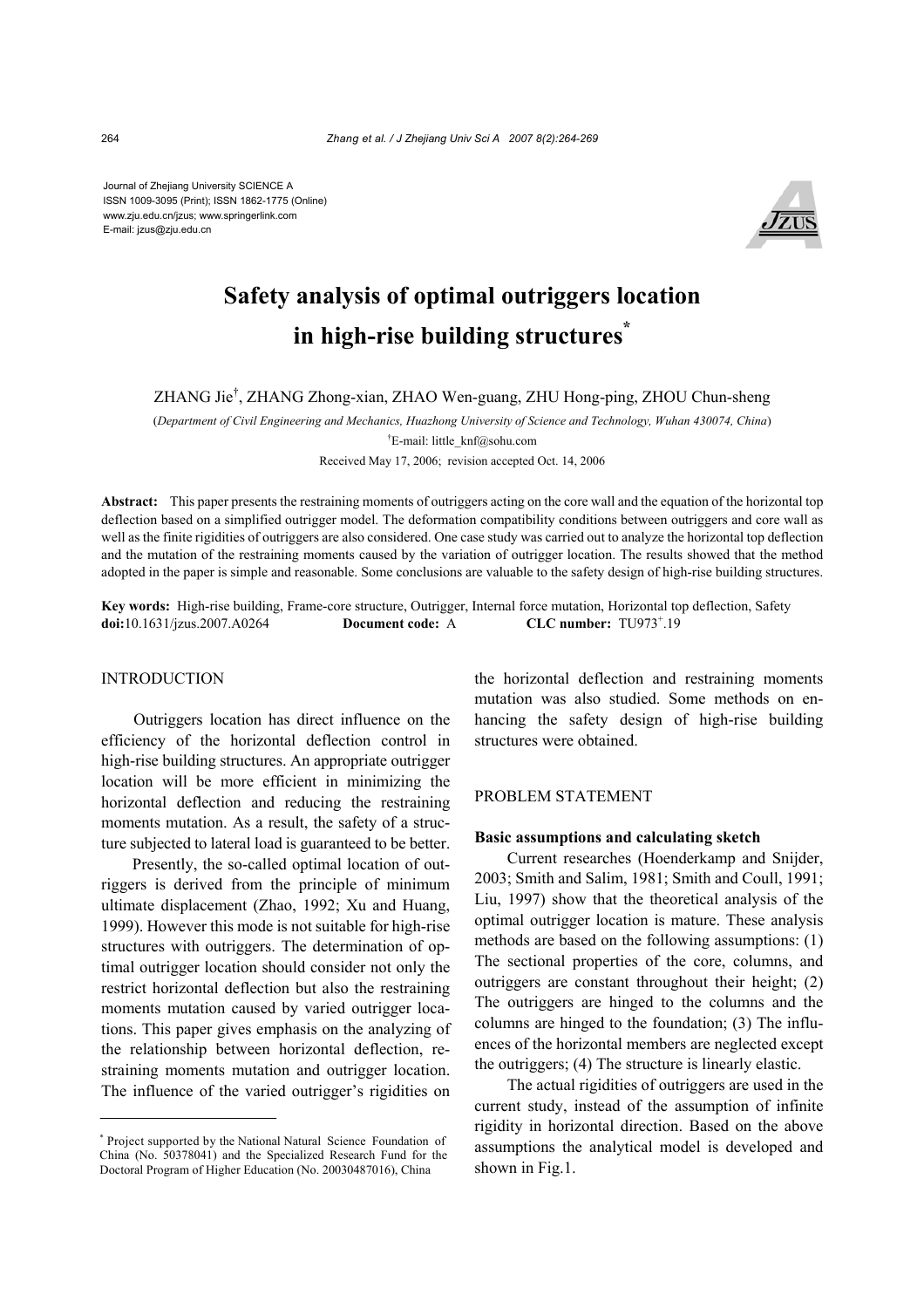

**Fig.1 (a) Multiple-outrigger analytical model diagram; (b) Core resultant moment diagram**

#### **Stress analysis and deformation calculation**

Suppose  $M_p(x)$  is the external moment of the structure subjected to a horizontal load;  $\theta(x)$  is defined as the rotation function of the structure;  $\delta(x)$  is the horizontal deflection function of the structure;  $x_1$ and *xi* are the respective heights of outrigger 1 and *i* from the top of the core;  $M_i$  is the restraining moment of outrigger *i* acting on the core;  $T_i$  is the frame column axial compression (tension) force produced by outrigger *i*; *n* is the number of outriggers;  $\theta_{wi}$  is the angle of rotation of the core at outrigger *i* subjected to  $M_p(x)$ .  $E_w$ ,  $E_c$  and  $E_b$  represent the elastic modulus of the core wall, frame column attached to the outriggers and outrigger beams respectively.  $A_c$  is the sectional area of the frame column attached to the outriggers; *b* is outrigger's horizontal distance from the centroid of the core.  $E_w I_w$  and *H* are the flexural rigidity of the core wall in horizontal direction and total height of the core respectively.  $E_cA_c$  is the axial rigidity of the frame column;  $E<sub>b</sub>I<sub>b</sub>$  is the effective flexural rigidity of the outriggers;  $\theta_b$  is the outrigger's angle of rotation subjected to column forces,  $\theta_c$  is the rotation produced by the differential axial deformations of the columns. The following analysis derives the restraining moments of the core and the horizontal top deflection equations.

According to the elastic deformation superposition, we obtain

$$
\theta_{w1} = \theta_{c1} + \theta_{b1},\tag{1}
$$

$$
\theta_{w1} = \frac{1}{E_w I_w} \int_{x_1}^H [M_p(x) - M_1] dx.
$$
 (2)

Angle of rotation of outriggers subjected to the column forces is

$$
\theta_{\rm bl} = M_1 b / (6E_{\rm b} I_{\rm b}).\tag{3}
$$

From equation  $M_i=2bT_i$ , the rotation of the "inboard" ends of the outrigger caused by the differential axial deformations of the columns is

$$
\theta_{\rm cl} = M_1 (H - x_1) / (2b^2 E_{\rm c} A_{\rm c}).\tag{4}
$$

Substitute Eqs. $(2)$  and  $(3)$  into Eq. $(1)$ , to obtain

$$
M_{1}\left[\left(\frac{1}{2b^{2}E_{c}A_{c}}+\frac{1}{E_{w}I_{w}}\right)(H-x_{1})+\frac{b}{6E_{b}I_{b}}\right]
$$
  
=  $\frac{1}{E_{w}I_{w}}\int_{x_{1}}^{H}M_{p}(x)dx.$  (5)

Introduce the segmentation line rigidity concept. We suppose  $i_{c1} = E_c A_c/(H-x_1)$ ,  $i_{w1} = E_w I_w/(H-x_1)$ ,  $i_{b1} =$  $E_{\text{bl}}A_{\text{bl}}/(2b)$ , and then substitute them into Eq.(5), to obtain the equation

$$
M_{1} = \frac{12b^{2}i_{\text{cl}}i_{\text{bl}}}{(b^{2}i_{\text{cl}}i_{\text{wl}} + 6i_{\text{wl}}i_{\text{bl}} + 12b^{2}i_{\text{cl}}i_{\text{bl}})(H - x_{1})} \int_{x_{1}}^{H} M_{p}(x)dx.
$$
\n(6)

The top displacement of the structure is different from that under uniformly distributed load. Hence, the optimal locations of outriggers are also different. In the current study, the actual lateral loadings are applied to the high-rise structure based on the actual rigidities of outriggers, which approaches more to the actual situation.  $M_p(x)$  is the external moment of the action of del distribution load,

$$
M_p(x) = q(3x^2 - x^3/H)/6.
$$
 (7)

Substituting Eq. $(7)$  into Eq. $(6)$ , we obtain the restraining moment of outrigger

$$
M_1 = \frac{2qb^2 i_{c1} i_{b1} (3H^4 - 4Hx^3 + x^4)}{4H(H - x)(b^2 i_{c1} i_{w1} + 6i_{w1} i_{b1} + 12b^2 i_{c1} i_{b1})}.
$$
 (8)

The resultant deflection at the structure top is

$$
\delta_1 = \frac{1}{E_w I_w} \int_0^H M_p(x) x dx - \frac{M_1 (H^2 - x_1^2)}{2E_w I_w}.
$$
 (9)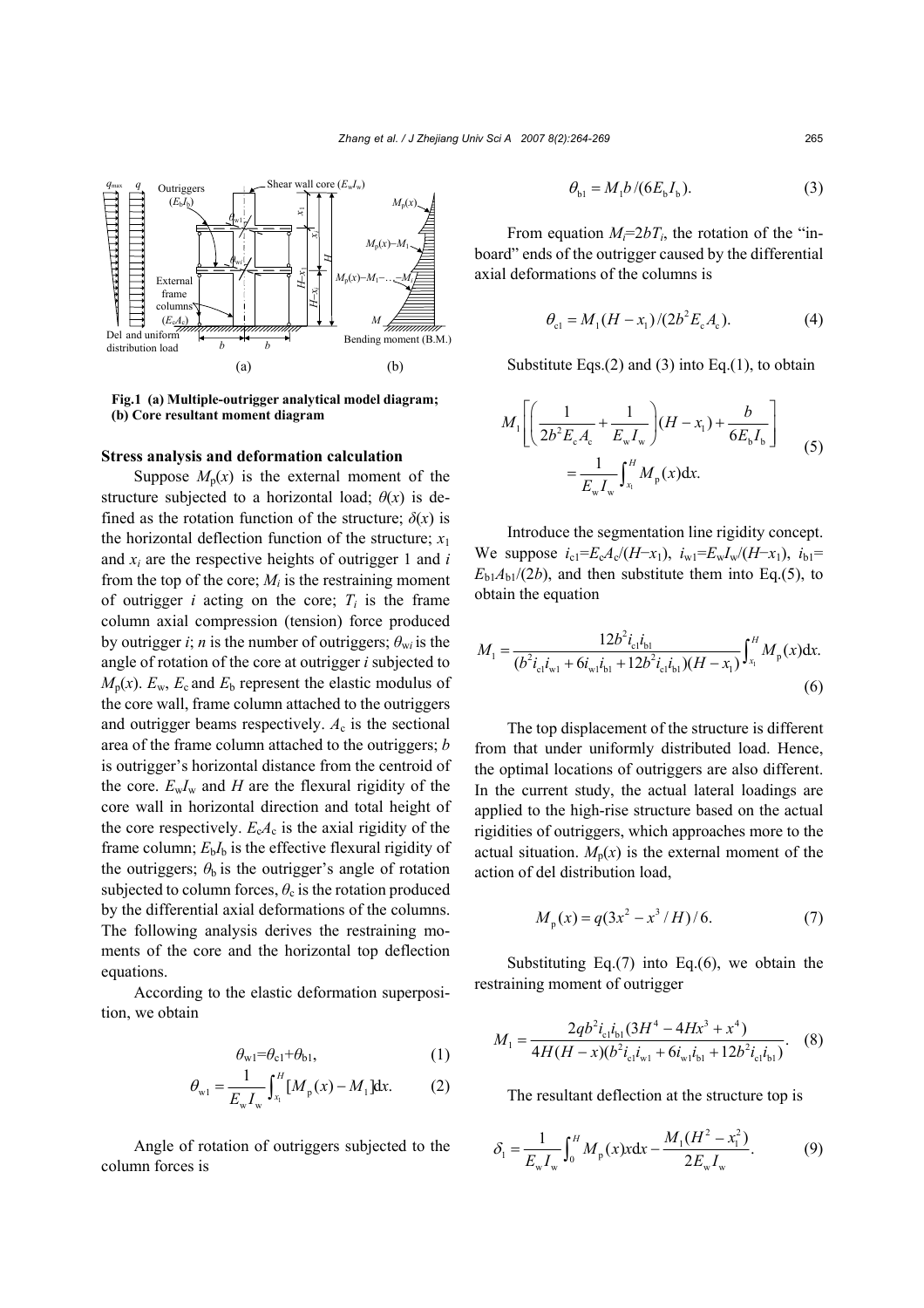Substitute Eq.(7) into Eq.(9), to obtain Eq.(10)

$$
\delta_{\rm l} = \frac{11qH^4}{120E_{\rm w}I_{\rm w}} - \frac{qb^2i_{\rm cl}i_{\rm bl}(3H^4 - 4Hx_{\rm l}^3 + x_{\rm l}^4)(H + x_{\rm l})}{4HE_{\rm w}I_{\rm w}(b^2i_{\rm cl}i_{\rm w1} + 6i_{\rm w1}i_{\rm bl} + 12b^2i_{\rm cl}i_{\rm bl})}.
$$
\n(10)

According to the compatibility conditions of outriggers and the core wall deformation, the equation with *n* outriggers case considering infinite rigidities of outrigger under arbitrary lateral load is as Eq.(11):

$$
\begin{bmatrix}\n\frac{1}{12i_{b1}} + \frac{1}{i_{w1}} + \frac{1}{2b^2i_{c1}} & \frac{1}{i_{w2}} + \frac{1}{2b^2i_{c2}} & \cdots & \frac{1}{i_{wn}} + \frac{1}{2b^2i_{cn}} \\
\frac{1}{i_{w2}} + \frac{1}{2b^2i_{c2}} & \frac{1}{12i_{b2}} + \frac{1}{i_{w2}} + \frac{1}{2b^2i_{c2}} & \cdots & \frac{1}{i_{wn}} + \frac{1}{2b^2i_{cn}} \\
\vdots & \vdots & \vdots & \vdots \\
\frac{1}{i_{wn}} + \frac{1}{2b^2i_{cn}} & \frac{1}{i_{wn}} + \frac{1}{2b^2i_{cn}} & \cdots & \frac{1}{12i_{bn}} + \frac{1}{i_{wn}} + \frac{1}{2b^2i_{cn}}\n\end{bmatrix}\n\begin{bmatrix}\nM_1 \\
M_2 \\
\vdots \\
M_n\n\end{bmatrix}\n=\n\begin{bmatrix}\n\theta_{w1} \\
\theta_{w2} \\
\vdots \\
\theta_{wn}\n\end{bmatrix}.
$$
\n(11)

Suppose  $S$  is the coefficient matrix, the general expressions of restraining moments of outriggers and resultant top deflection are

$$
M_i = \mathbf{S}^{-1} \theta_{\text{wi}},\tag{12}
$$

$$
\delta_n = \frac{1}{E_{\rm w} I_{\rm w}} \int_0^H M_{\rm p}(x) x \mathrm{d}x - \frac{1}{2E_{\rm w} I_{\rm w}} \sum_{i=1}^n M_i (H^2 - x_i^2). \quad (13)
$$

In practice,  $M_p(x)$  uses the actual load in Eq.(13). The determination of the number and rigidity of the outriggers is based on the restraining moment *M* and resultant top deflection *δ*.

## CASE STUDY

In the paper, a typical super high frame-core reinforced concrete structure is considered. The structure floor plan is shown in Fig.2. The high-rise structure has 50 stories with height of 3.5 m. The sectional areas of the external frame column, the corner column, the general story beam and the outrigger beam are 1200 mm×1000 mm, 1200 mm×1200 mm, 300 mm×800 mm and 450 mm×3500 mm respectively. The thickness of the concrete core wall is 450 mm. The concrete strength of the core wall and the external frame, the reference wind pressure and the roughness of the terrain are assumed as C50, 0.5  $kN/m^2$  and grade C respectively.

The wind load at the top of the structure is simulated as del distribution load which is the closest condition compared to the actual load applied on the

structure. The maximum value of the del distribution load  $q_{\text{max}}$  is taken as 115 kN/m,  $E_c = E_b = E_w = 3.45 \times 10^4$ N/mm<sup>2</sup>,  $b=18.5$  m,  $H=175$  m. Analyzing Eq.(8) and Eq.(10) by varying the rigidity of outrigger from Cases A, B, C, D to E, the relationships between restraining moment of outriggers, *M*, resultant top deflection,  $\delta_{\rm H}$ , and locations of outriggers are obtained, and shown in Figs.3a and 3b respectively.

In Fig.3a, the restraining moment of the core increases rapidly as the rigidity of outrigger beam increases, while the horizontal deflection decreases with increasing rigidity of outrigger beam (Fig.3b). The restraining moment mutation of the core gradually increases and the influence of the outrigger location on the reduction of the resultant top deflection gradually increases too as the rigidity of outrigger beam increases. With the height of the four outrigger plain girders varying from 3.5 m to 7 m, the rigidity of outrigger and the restraining moment of the core increase 8 times and 1.575 times, respectively. Accordingly, the resultant top deflection decreases 43% and reduced to 0.204 m, which meets the deflection requirement of the technical specification for concrete structures of tall building (MCC, 2002). Obviously, there exists a limited range of outrigger rigidity, which can reduce internal force mutation as well as decrease the horizontal top deflection. As the outrigger location is lower than 0.571*H*, the closer to the bottom of the structure, the bigger the restraining moment of the core and the effect to reduce the horizontal deflection will be worse. Small outrigger rigidity can reduce the internal force mutation more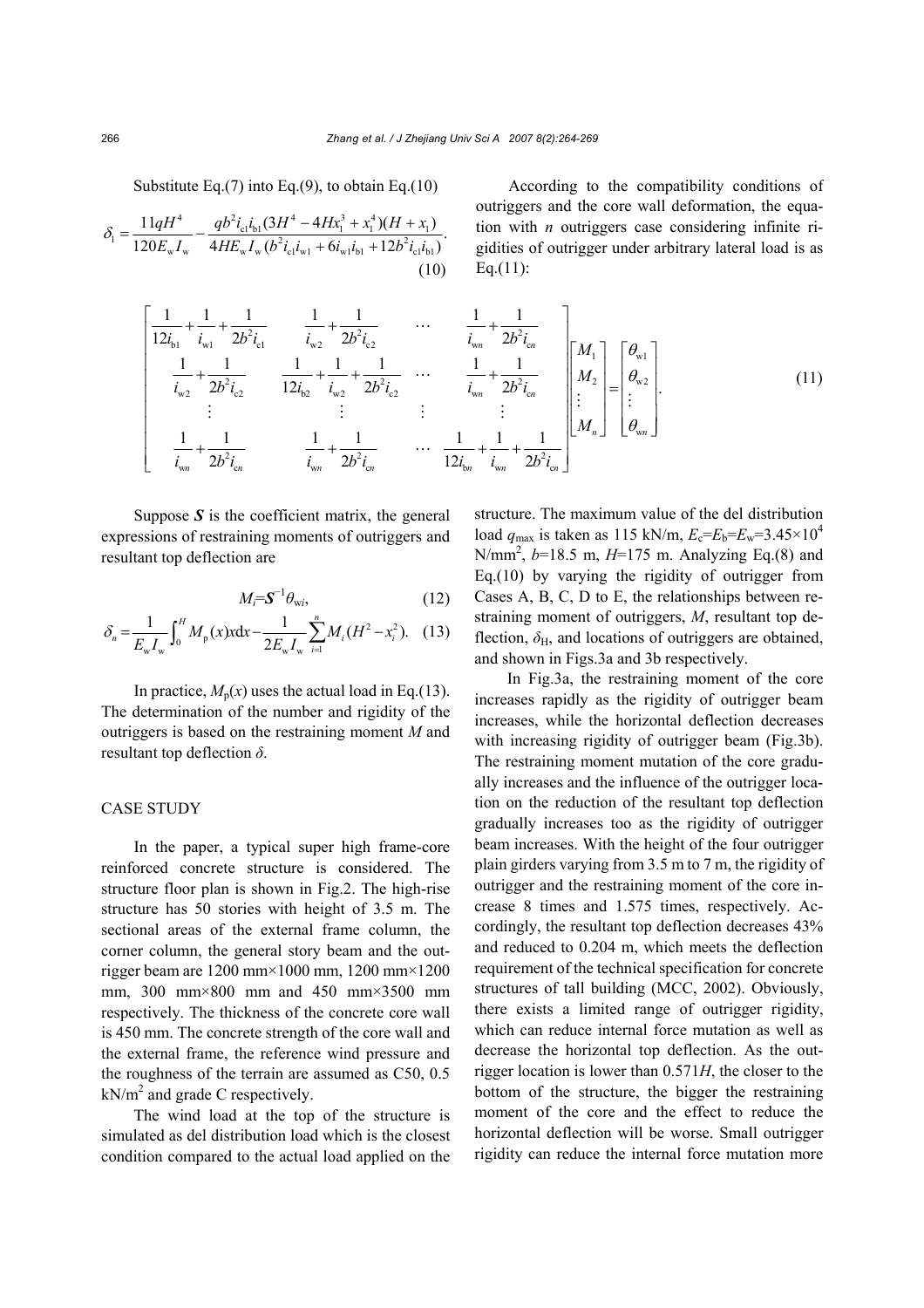

**Fig.2 (a) Typical floor plan; (b) Outrigger floor plan (unit: mm)** 



**Fig.3 (a) Relation curves between horizontal top deflection and outrigger location coordinates; (b) Relation curves between restraining moment of the core and outrigger location coordinates** 

effectively. As the horizontal top deflection meets the horizontal deflection requirement of the technical specification for concrete structures of tall building (MCC, 2002), the smaller outrigger rigidity and higher location is more reasonable for one-outrigger structure. The method of conceptual design is to setup effective outrigger rigidity based on strengthening the original structure rigidity. Outrigger can make up for the lack of the whole structure's rigidity, reduce rigidity mutation and internal force leap, make the structure present "weak beam strong column" and "strong shear weak bending" ductile yield mechanism and prevent the adjacent story of the outrigger from forming the weak story (Xu and Huang, 1999).

Table 1 shows that the optimal outrigger location which minimizes the horizontal top deflection gradually moves toward the lower part of the high-rise structure. The optimal outrigger location with large outrigger rigidity (Case D) is close to the infinite outrigger rigidity. The optimal infinite outrigger rigidity location is at 0.571*H*, which is consistent with the results from Yuan and Zhang (1996). The difference of optimal outrigger location is 0.152*H* as the outrigger rigidity varies from finite (Case A) to infinite (Case E). The smaller the outrigger rigidity, the greater the location error, especially for multiple-outrigger structures. Obviously, the optimal location obtained from the infinite outrigger assumption is not accurate. The outrigger location that maximizes the restraining moment of the core gradually moves toward the lower part of the high-rise structures. As the outrigger rigidity is infinite, the outrigger location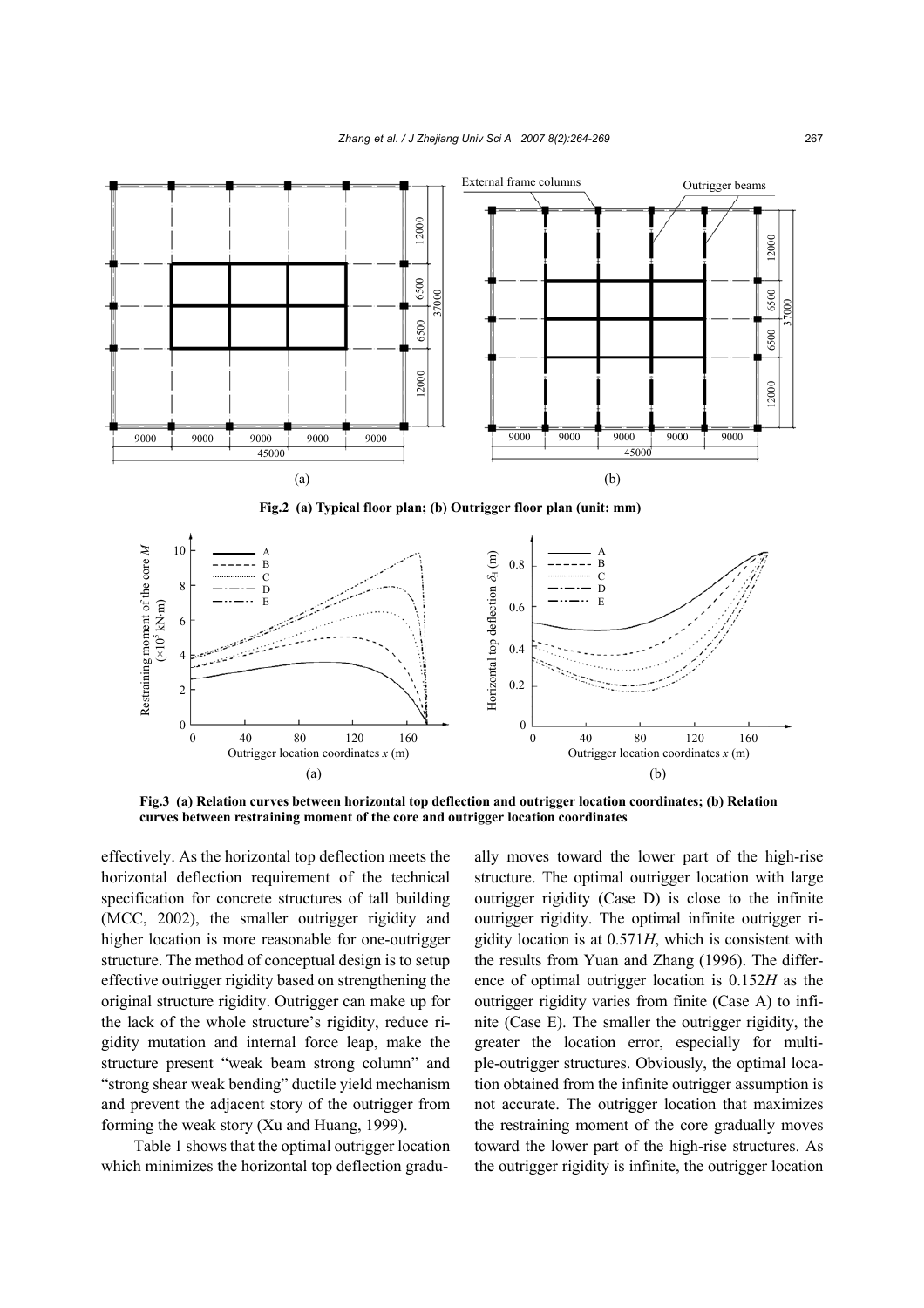| Outrigger case | Relative height of outrigger $(l/H)$ |                                           | Mutation quantity $(o-H)$            |                                           |
|----------------|--------------------------------------|-------------------------------------------|--------------------------------------|-------------------------------------------|
|                | Minimum horizontal<br>top deflection | Maximum restraining<br>moment of the core | Horizontal tip<br>deflection $(\% )$ | Restraining moment<br>of the core $(\% )$ |
| A              | 0.723                                | 0.431                                     | 8.0                                  | 18.8                                      |
| В              | 0.677                                | 0.354                                     | 17.1                                 | 24.2                                      |
| C              | 0.606                                | 0.197                                     | 29.6                                 | 33.0                                      |
| D              | 0.591                                | 0.154                                     | 40.9                                 | 34.6                                      |
| E              | 0.571                                | 0.023                                     | 47.9                                 | 36.9                                      |

**Table 1 The relative height of outrigger and the mutation of deflection and restraining moment in different outrigger case**

A: Two 0.45 m × 3.5 m outrigger beams; B: Four 0.45 m×3.5 m outrigger beams; C: Two 0.45 m×7 m outrigger beams; D: Four 0.45 m×7 m outrigger beams; E: Infinite rigidity outrigger beam; *l* is the height from the outrigger location to the bottom of the structure; *o* is the height from the optimal outrigger location to the bottom of the structure

which maximizes restraining moment of the core is at the bottom of the structure. Hence, the analysis results based on infinite outrigger assumption are not reasonable and safe for construct the outrigger setting in practice.

As shown in Table 1, the mutation of the reduction of the horizontal top deflection and restraining moment of the core increase with a certain height range as the outrigger rigidity increases. As the outrigger rigidity is larger than a certain value, the outrigger rigidity has less influence on the reduction of the horizontal top deflection while the restraining moment mutation of the core increases fast. As the outrigger rigidity is smaller than a certain value, the effect on the reduction of the horizontal top deflection of outriggers is not definite and the stress state is not reasonable. The proper outrigger rigidity range can be gained from the analysis of the actual project.

#### **CONCLUSION**

The mutation of the core moment occurs at the location where the outrigger is setup. The mutation of the restraining moment and the reduction of the horizontal top deflection depend on the outriggers locations. The optimal outrigger location exists if we only consider the maximum reduction of the horizontal top deflection but the corresponding mutation of the restraining moment of the core is very large, the weak story will occur at the location where internal force is mutative, especially under earthquake action. Therefore, the optimal outrigger location is unsafe in seismic zone. We should comprehensively consider the top deflection reduction and small internal force mutation. From the analysis above, the following conclusions are obtained:

(1) The outrigger system is very effective in increasing the structure's flexural stiffness. Outrigger causes the structure's internal force redistribution. It is also very effective in decreasing the horizontal top deflection of high-rise frame-core structures and developing safe, economic and reasonable design of high-rise building structures.

(2) Outrigger will cause rigidity mutation when subjected to lateral load. It is recommended to choose proper outrigger rigidity and location according to the seismic fortification criterion. The lower outrigger rigidity and the location higher than the optimal location should be chosen for meeting the requirement of the higher seismic fortification criterion in order to reduce the internal force mutation and prevent the adjacent story of the outrigger from forming the weak story. The proper outrigger rigidity and location which meet the requirement of less horizontal deflection and less internal force mutation can be obtained by using the equation derived from the current study.

(3) Theory analysis of optimal outrigger location of all existing analytical models was carried out at certain assumption premise. The outrigger's infinite rigidity assumption has great influence on the analysis of the structure's horizontal deflection. The optimal location deduced from that assumption is unreasonable and unsafe. Optimization analysis based on the actual outrigger rigidity is needed before it is used to guide the actual engineering.

(4) Most research on optimal outrigger location